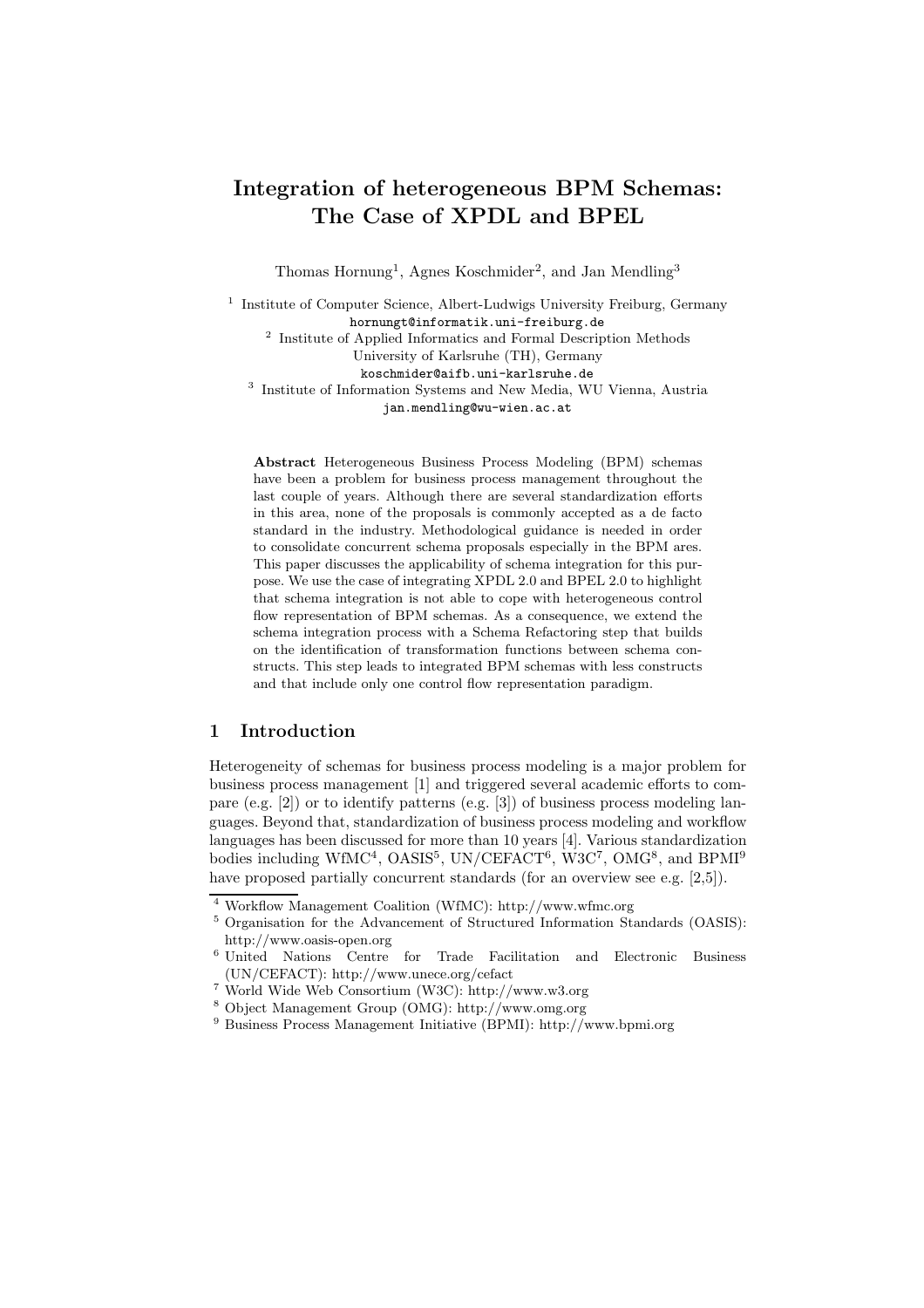Recently, there has been a trend towards consolidation of various standards. While BPEL [6] has combined concepts of Microsoft's XLANG [7] and IBM's WSFL [8], the new version BPEL 2.0 [9] also seems to consolidate concepts from BPML [10] whose author is among the BPEL 2.0 editors. Furthermore, the new XPDL Version 2.0 [11] extends the old version with concepts of BPMN [12] so that XPDL can be used as a serialization for BPMN diagrams. Finally, the Business Process Definition Metamodel [13] currently being defined by OMG aims to provide a UML stereotype for BPM that is mainly influenced by the BPMN and BPEL specifications.

Although this consolidation is desirable from an industry perspective, there has been criticism from a methodological, more academic point of view on the way how consolidation is achieved. In [14] the diverging strategies of different stakeholders in BPM standardization are highlighted with an emphasis on the bargaining character of such processes. In [15], XPDL in its version 1 is criticized for capturing only the minimal consensual set of control flow primitives. It would be more desirable to offer a superset of concepts found in practice as a standard. In the case of BPEL the control flow concepts of XLANG and WSFL were put together, but semantic redundancies were not eliminated. Accordingly, there is a choice in BPEL between a block structured and a graph structured specification of control flow [16]. These examples illustrate that methodological guidance is needed for the consolidation and integration of heterogeneous BPM metamodels. The non-triviality of this task has been illustrated in a previous contribution [17].

In this paper, we adopt ideas from schema integration and extend them for the specific requirements of BPM metamodel integration. Our contribution is twofold. First, we present an integration methodology that can be used to integrate and consolidate heterogeneous BPM metamodels. From a schema integration point of view, we identify conflicts of heterogeneous control flow representation which are specific to the intention of BPM metamodels. Second, we apply this methodology to the integration of XPDL 2.0 and BPEL 2.0. As these are the two major standards for process execution, we aim to contribute to a further consolidation in the area of BPM. Before this background the paper is structured as follows. In Section 2 we present the basic ideas of schema integration and the problems of integrating heterogeneous control flow representation. In Section 3 we provide an overview of XPDL 2.0 and BPEL 2.0. We use these two BPM standards to illustrate the BPM metamodel integration process reported in Section 4. In Section 5 we present the integrated metamodel derived from XPDL and BPEL and discuss it as a candidate standard. Section 6 relates the elaborations of this paper to other research. Eventually, Section 7 concludes the paper and gives an outlook on future research.

### 2 Problems of Schema Integration for BPM Metamodels

Schema integration refers to the construction of a global schema from a set of local schemas. In general, the local schemas are heterogeneous, i.e. semantically related concepts are captured by different local schemas in a different way, e.g.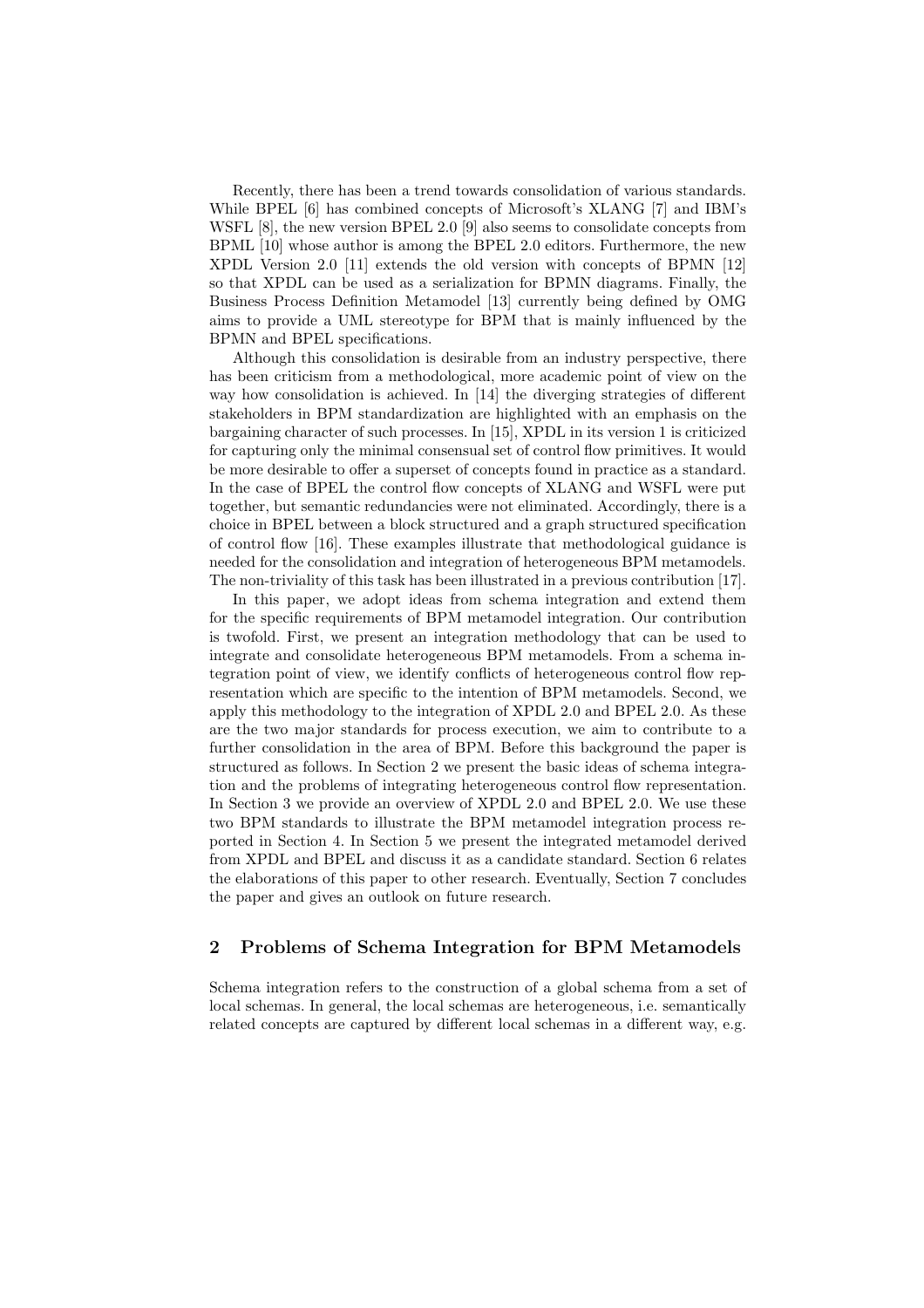using different names or different structure (cf. e.g. [18]). The global schema is expected to be complete in capturing all concepts of the local schemas, minimal by including semantically related concepts only once, and still understandable [19]. Discovering semantic relationships like equivalence, subsumption, intersection, disjointness, and incompatibility between concepts of local schemas plays a central role for schema integration process. In Section 1, we have outlined that BPEL is not minimal and it is not clear whether the new version of XPDL is complete.<sup>10</sup> Therefore, schema integration could be a promising methodology to arrive at an integrated BPM schema that is both complete and minimal.



Figure 1. Parts BPEL and XPDL as well as integrated schema

Figure 1 shows a schema that could be constructed based on semantic relationships between the intentional domains [20] of XPDL and BPEL constructs.<sup>11</sup> There are three semantic relationships: the BPEL basic activity matches the XPDL Activity, the BPEL link matches the XPDL Transition, and the BPEL process matches the XPDL process. Yet, the integrated schema (right part of Figure 1) has still some deficiencies as further *simplifications* are possible. Some structured activities can be mapped to a set of XPDL activities and transitions; e.g. a BPEL sequence as one specific structured activity can be expressed as a sequence of XPDL activities connected by transitions. Therefore, the sequence is somehow redundant in the integrated schema. The problem is that this kind of redundancy cannot be expressed in terms of a binary semantic relationship, because a BPEL sequence has to be mapped to several Activities and Transitions. In order to eliminate this kind of redundancy, both XPDL and BPEL processes could be mapped to a language with more expressive modelling primitives like e.g. YAWL [21]. Another option could be a mapping to a more basic representation like state charts. Although this representational heterogeneity of behavioral aspects is typical for BPM languages, it seems that it is not inherent to behavior modelling only. Think of two car component schemas: one might use an unordered list of arcs and nodes (analogue to XPDL) to model subcom-

 $10$  XPDL 1.0 has been criticized for not being complete in [15].

 $^{11}$  Please note that BPEL links are actually defined in flow structured activities. The schema is simplified for illustration purposes.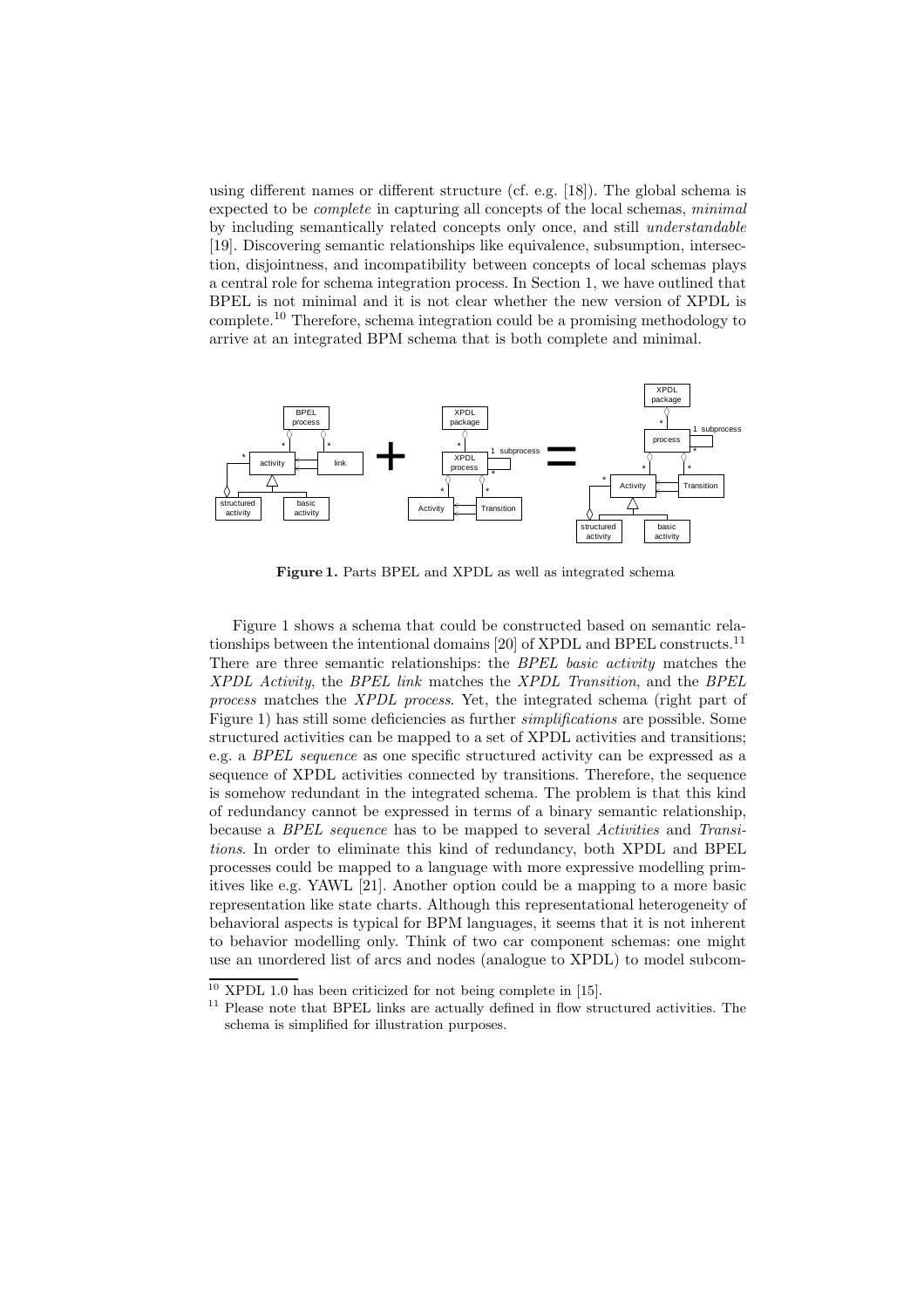ponent relationships. The other uses a block-oriented representation by nesting components (analogue to BPEL). The latter allows to model a tree while the first accepts also general graphs. Intentional semantic relationships about mappings between these two different representations could help to eliminate redundant behavioral concepts in the integrated schema. This problems suggest that a straight-forward application of schema integration for static aspects does not yield the desired results.

## 3 Overview of BPEL and XPDL

BPEL is an executable language for the definition of a complex process as a composition from a set of Web Services.<sup>12</sup> BPEL Version 2 is currently being standardized by OASIS (see [9]). The main concepts of BPEL are basic and structured activities, variables, partner links, and handlers. Figure 2 illustrates these main concepts of BPEL and their interrelations by a UML class diagram.

In a simple case, a BPEL process defines partner links, variables, and activities. Partner links represent message exchange relationships between two parties. Via a reference to a partner link type the partner link defines the mutual required endpoints of a message exchange: the **myRole** and a **partner-**Role attributes defines who is playing which role. Partner links are referenced by basic activities that involve Web Service requests. Variables are used to store workflow data as well as input and output messages that are exchanged by Web Services activities via partner links. Furthermore, assign, throw, and rethrow activities can write to variables (not expressed in Figure 2. Scopes are specific structured activities<sup>13</sup> that can define local variables and handlers within their scope. **Handlers** specify responses to unexpected behavior like time or message events, faults, compensation, or termination. Nesting of structured activities is used to express control flow in BPEL. There are specific structured activities for loops (while, forEach, repeatUntil), sequential execution (sequence), conditional branching based on data  $(i\mathbf{f})$  or events (pick), and concurrent branches (flow). Additional synchronization constraints in a flow can be defined via links. So-called basic activities specify the actual operations of a BPEL process. There are three activities involving Web Services: invoke for synchronous or asynchronous calls to a remote Web Service, receive to wait for the receipt of a specific message, and reply for responding to a remote request. All these activities reference a partner link and specify input and/or output variables for messages. The correlation set defines those parts of messages that identify the matching process instance. Handler activities can be used to throw or rethrow an fault which basically triggers a respective fault handler. The compensate activity triggers the compensation handler from within a fault handler. Furthermore, there are activities to **assign** data to variables, to **wait** for

 $12$  In this paper, we do not consider so-called abstract BPEL processes that can be used to model public aspects of business protocols.

<sup>&</sup>lt;sup>13</sup> This specialization relationship is not expressed in Figure 2 in order not to blur the diagram.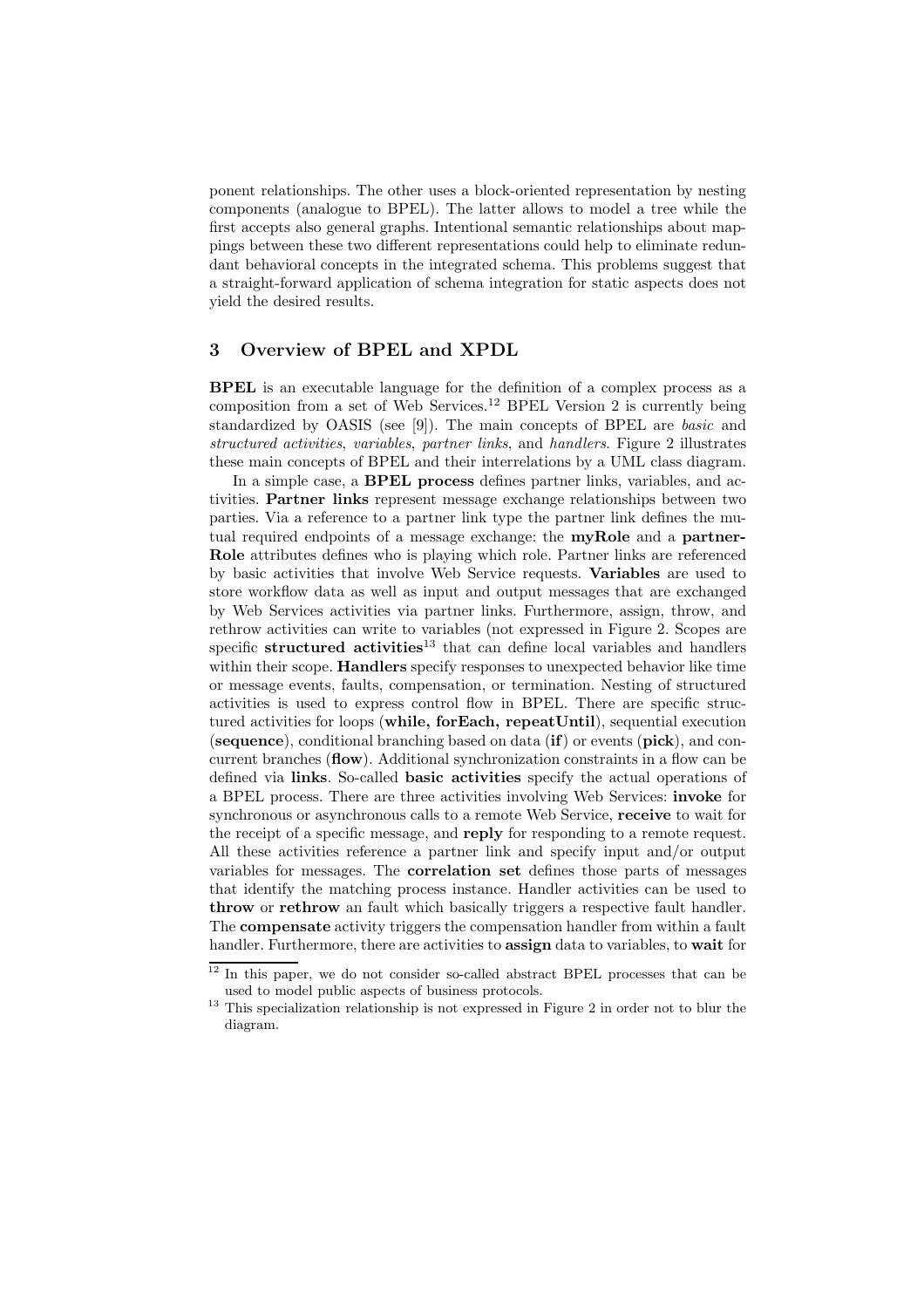a certain event before continuing, empty for doing nothing, exit to terminate the process, and validate for XML validation against a schema.



Figure 2. Metamodel of BPEL

XPDL was originally defined as an XML-based interchange format for Interface 1 of the Workflow Reference Model, specifying a "Minimum Meta Model" which "identifies commonly used entities within a process definition" [22]. In its new version 2.0 [11], XPDL has been enhanced to additionally serve as an interchange format for BPMN [12]. This realignment has been motivated by merger talks between the Workflow Management Coalition and the Business Process Management Initiative. As a consequence, the new XPDL version includes new concepts adapted from BPMN including e.g. Pools, Gateways, or Events. Figure 3 illustrates the main concepts of XPDL and their interrelations by a UML class diagram.

The XPDL Package serves as a container for all information associated with a process definition including Pools, Processes, Participants, Applications, Type Declarations, and Data Fields.<sup>14</sup> When used as a serialization of BPMN, the Package matches one Business Process Diagram (BPD). A Process (or Workflow Process) defines which Activities are executed and in which order. Since version 2, XPDL can include partner link elements similar to BPEL in a Process. The control flow is represented via Transition arcs between Activities. Transition conditions serve as guards for Transitions. The operations of an Activity can in-

<sup>14</sup> Associations, Artifacts, and PartnerLinkTypes are not represented in Figure 3.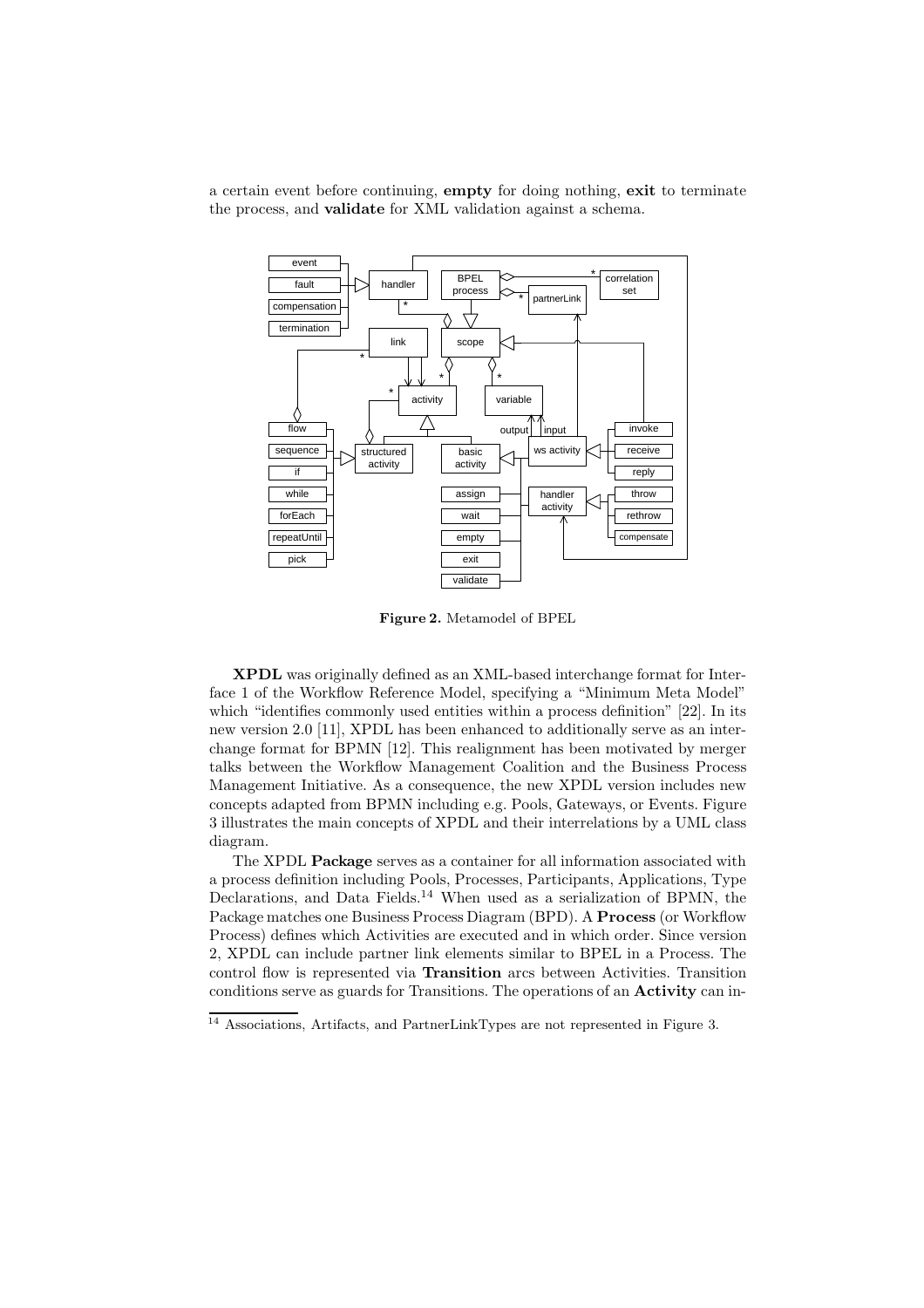volve Participants, Applications, and Data Fields which are associated with Type Declarations. XPDL distinguishes several types of Activities. The Task/Tool activity describes an activity that is executed automatically without humans being involved. The Route activity specifies join and split conditions. Similar to a Gateway, its sole purpose is to represent complex control flow conditions. It can specify both data- and event-based branching conditions. The **Block Activity** defines an embedded sub-process that executes an Activity Set. In contrast to that, the Subflow represents an explicit call to a sub-process that has been defined within the Package. Different types of Events are adapted from BPMN as special types of Activities. In contrast to BPEL, XPDL defines statistical information for Activities via the deadline, limit, and priority attribute that can be used by simulation engines. Furthermore, BPEL does not offer sub-processes. Yet, a respective extension has been proposed in the BPEL-SPE white paper [23]. Finally, XPDL includes explicit support for different application types like EJBs, Pojos<sup>15</sup>, XSLT scripts while BPEL only considers Web Services.



Figure 3. Metamodel of XPDL

 $15$  Plain old Java objects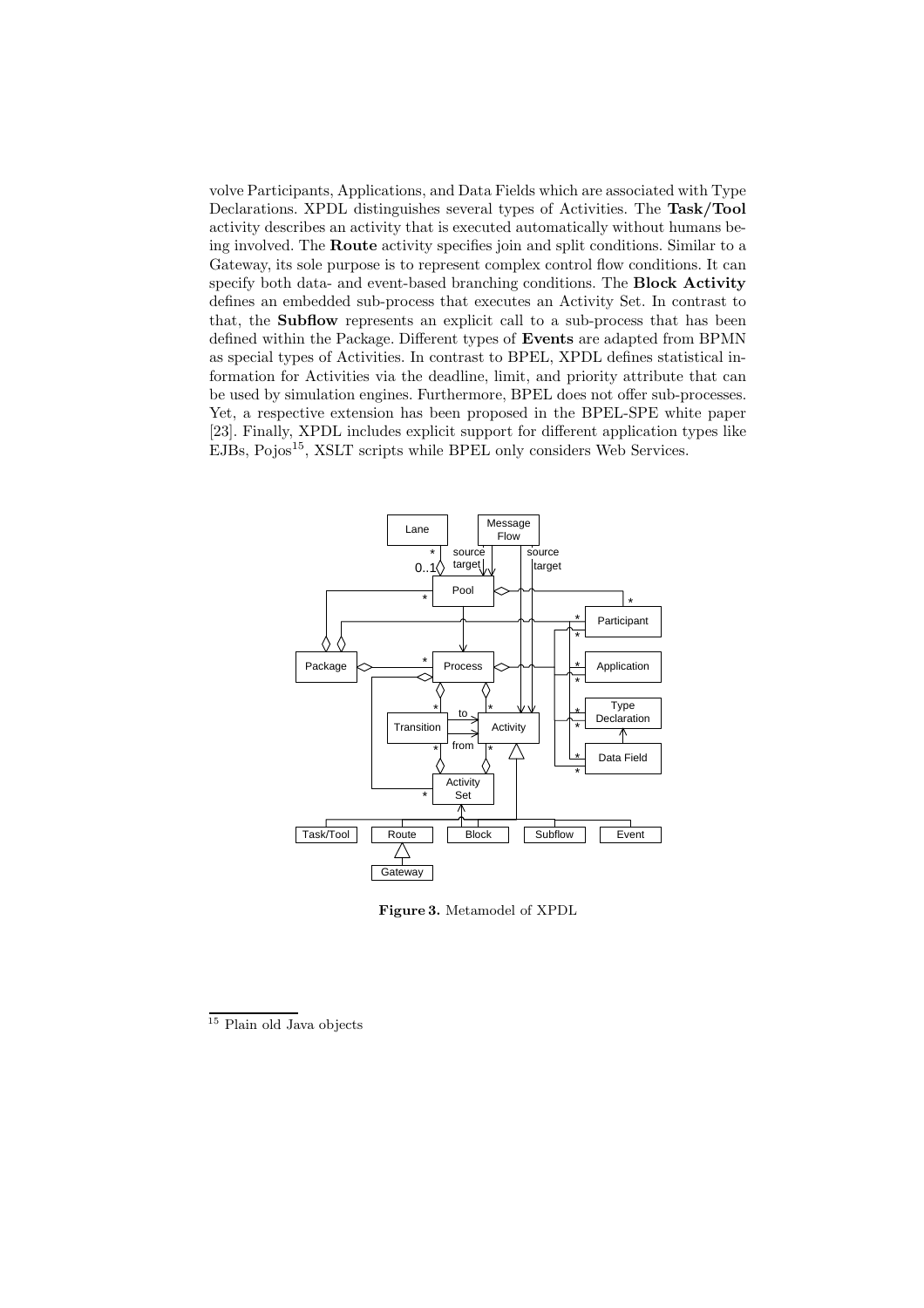#### 4 BPM Metamodel Integration Process

In the previous section, we have seen that the integration of BPM metamodels has specific requirements: classical schema integration does not produce a global schema that is minimal with respect to control flow representation. In the following, we will essentially adopt and extend integration processes such as reported in [24,20,25]. As we are not interested in integrating the extension of a schema, we rely on semantic relationships defined on the intensional domains similar to [26,20]. Our BPM metamodel integration process includes the steps of (1) schema preparation, (2) schema matching, (3) schema merging, and (4) schema refactoring (see Figure 4).



Figure 4. BPM Metamodel Integration Process

#### 4.1 Schema Preparation

As a first step the two input schemas are transformed to a common data model. For our discussion of BPM metamodel integration, we map the BPM languages defined by an XML Schema to an object model using only a subset of elements offered by UML class diagrams. We use class diagrams basically because of UML's widespread adoption in the software engineering and information systems community. Therefore, it is well suited to communicate our integration process. Yet, the relational model or models especially tailored for integration like e.g. the generic integration model (GIM) [25] or the hypergraph data model (HDM) [20] could be used as well.

Figure 5 illustrates how BPEL links and XPDL transitions are represented in UML. The mapping from XML Schema to class diagrams eliminates heterogeneous XML representation of BPEL links and XPDL transitions. In BPEL the ends of links are associated with the source and target activities, in XPDL transitions have respective attributes to capture the identifying attributes of sources and targets. Furthermore, BPEL control flow can also be represented by structured activities like sequence. Schema Preparation as the mapping to a common data model has been automated in various research projects. Yet, XML leaves a lot of design choices. We preformed a manual transformation of the input schemas in order to assure that the semantics of the metamodels are captured properly.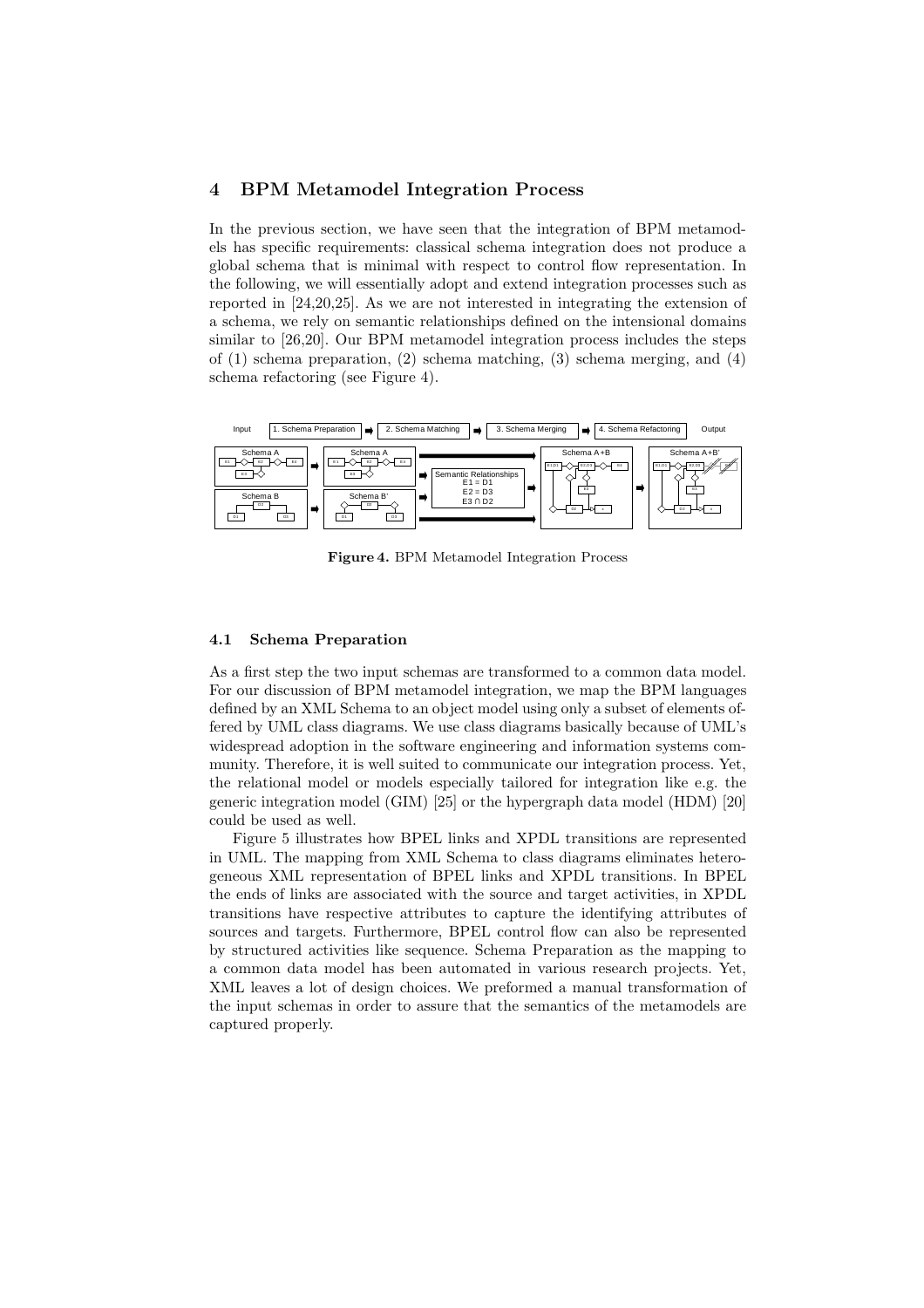

Figure 5. Schema Preparation of BPEL and XPDL control flow

#### 4.2 Schema Matching

A central role for the derivation of the integrated schema plays the Schema Matching step. The two input schemas and the semantics of the schema concepts are compared in order to identify semantic relationships between the schema entities A and B. We consider semantic relationships that are defined on the intentional domains  $D_i(A)$ , i.e. the real world objects captured by the schema concepts. We adopt the definitions from [20].

- equivalence: two schema constructs  $A$  and  $B$  are equivalent, if and only if  $D_i(A) = D_i(B)$ . We write  $A \stackrel{\text{d}}{=} B$ .
- subsumption: schema construct A subsumes B, if and only if  $D_i(B) \subset D_i(A)$ . We write  $B \overset{s}{\subset} A$ .
- intersection: two schema constructs  $A$  and  $B$  are intersecting, if and only if  $D_i(A) \cap D_i(B) \neq \emptyset, \exists C : D_i(A) \cap D_i(B) = D_i(C)$ . We write  $A \stackrel{s}{\cap} B$ .
- $-$  disjointness: two schema constructs A and B are disjoint, if and only if  $D_i(A) \cap D_i(B) = \emptyset, \exists C : D_i(A) \cup D_i(B) \subseteq D_i(C)$ . We write  $A \not\cap B$ .

In the following we assume that the names of schema constructs are unique and only significant within their schema, i.e. the schema defines a namespace for schema constructs. This has the consequence that we do not need to define disjointness between homonymous elements in different schemas, but only equivalence, subsumption, and intersection. If you reconsider the graph-based control flow of XPDL and BPEL as given in Figure 5, there are four equivalences: bpel:activity  $\stackrel{s}{=}$  xpdl:Activity and bpel:link  $\stackrel{s}{=}$  xpdl:Transition, as well as the two associations *bpel:source*  $\stackrel{s}{=}$  *xpdl:From and bpel:target*  $\stackrel{s}{=}$  *xpdl:To.* 

#### 4.3 Schema Merging

This step takes the input schemas and merges them according to the semantic relationships identified in the Schema Matching step. We adopt the generic schema merging rules formalized in [20]. For further information on schema optimization by schema restructuring rules we refer to [20]. We do not consider restructuring here.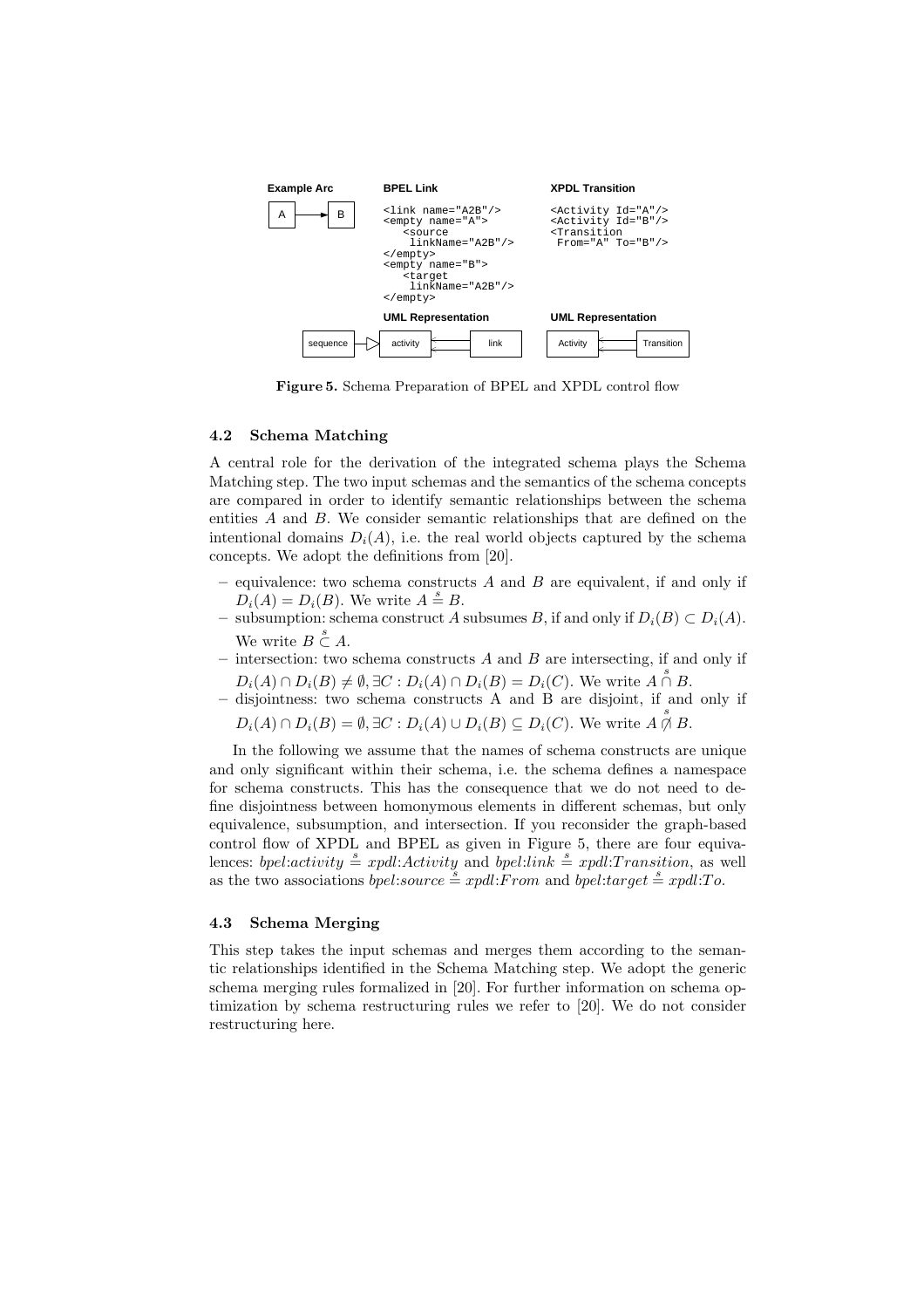- equivalence: if  $A \stackrel{s}{=} B$  then merge A and B to one construct in the integrated schema including all relationships of A and B.
- subsumption: if  $A \stackrel{s}{\subset} B$ , then include A and B in the integrated schema with a subclass relationship between B and A.
- − intersection: if  $A \cap B$ , then include A and B in the integrated schema and add a new construct  $C$  to represent the common intentional domain with  $C$ being a superclass of both  $A$  and  $B$ .
- − disjointness: if  $A \not\cap B$ , then include A and B in the integrated schema and add a new construct C that is a superclass of both A and B.

#### 4.4 Schema Refactoring

Applying the schema merging rules results in the integrated model as defined in Figure 6. The problem of this model is that there are still redundancies is control flow representation that cannot be expressed as equivalence, subsumption, intersection, or disjointness semantic relationships. We address this problem by introducing a transformation function  $t : \mathbb{P}(S) \to S$  such that S denotes the set of all constructs of the integrated schema. We say that for  $R \subset S$  there is a transformation  $t(R) = T$  with  $T \in S$  if and only if the intentional semantics of  $T$  can be represented by the constructs included in  $R$ . In the example, the intentional semantics of a BPEL sequence can be expressed by a set of control flow arcs (link or Transition). We write  $t(link) = sequence$ . Each schema construct T that can be represented by other schema constructs R, i.e. if  $t(R) = T$ exists, we exclude  $T$  from the integrated schema. This implies that the sequence structured activity would not be included in the final schema.



Figure 6. Result of Schema Merging of BPEL and XPDL control flow

## 5 Integrated Metamodel of XPDL and BPEL

In the previous section, we have presented a BPM integration process including the four steps of Schema Preparation, Schema Matching, Schema Merging, and Schema Refactoring. In this section, we present the results of applying this process to XPDL and BPEL. The results of manual Schema Preparation (step 1) is already given in Figures 2 and 3 of Section 3.

The next step of Schema Matching (step 2) is dedicated to the identification of semantic relationships between constructs of XPDL and BPEL. Table 1 illustrates some of these semantic relationships. The BPEL constructs rethrow,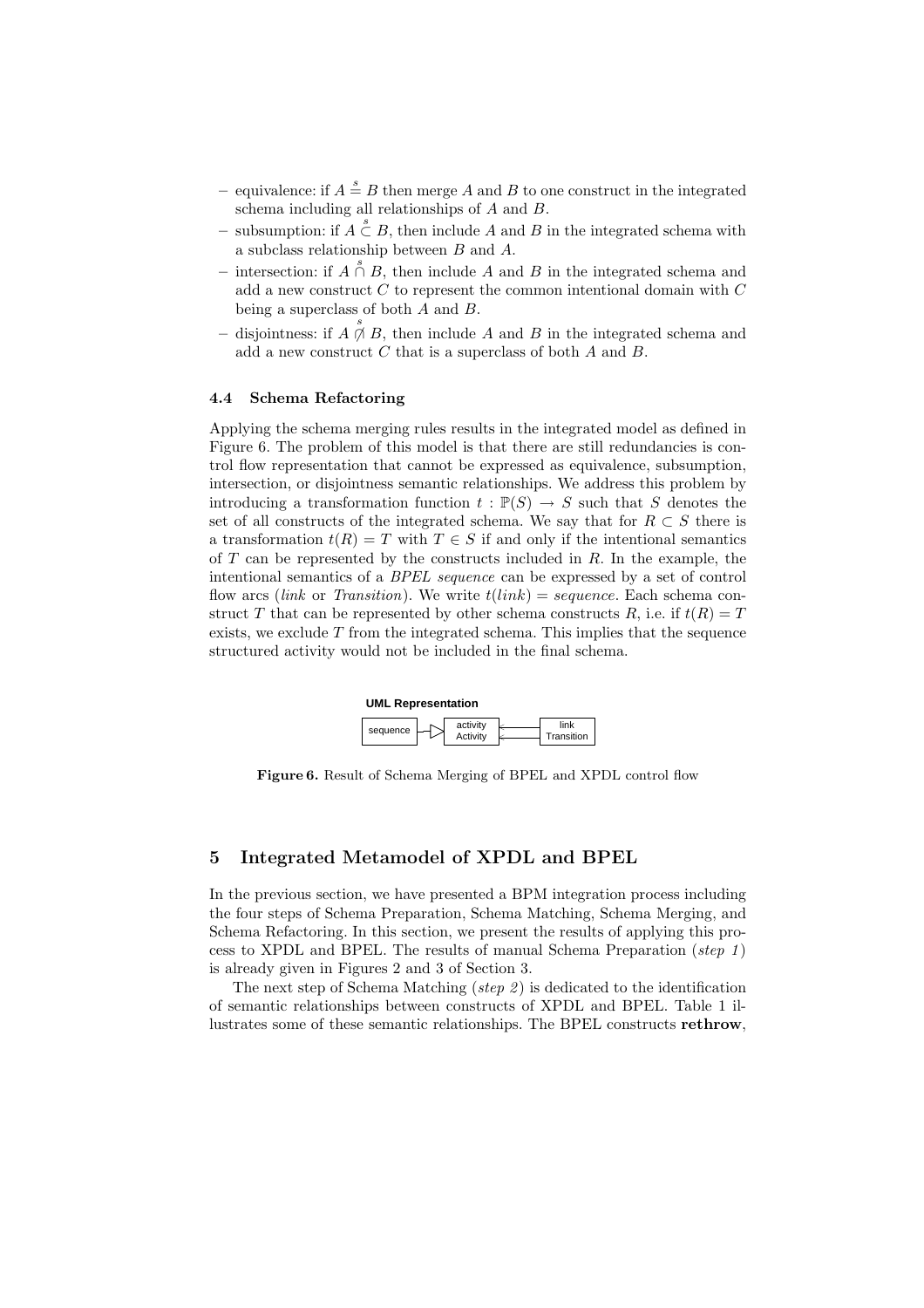validate and XPDL constructs Artifact, Lane, Pool and SubFlow cannot be matched with any construct of the other schema. The main equivalence relationships are *bpel.activity*  $\stackrel{s}{=}$  *xpdl.Activity, bpel.scope*  $\stackrel{s}{=}$  *xpdl.ActivitySet,* bpel.link  $\stackrel{s}{=}$  xpdl.Transition, bpel.variable  $\stackrel{s}{=}$  xpdl.dataField, and bpel.process  $\stackrel{s}{=}$ xpdl.Process.

| $\overline{\text{XPDL}}$ [11] | <b>BPEL</b><br>$\lceil 9 \rceil$                                                                                                                                                                   | Semantic Relationship     |
|-------------------------------|----------------------------------------------------------------------------------------------------------------------------------------------------------------------------------------------------|---------------------------|
| Activity                      | activity                                                                                                                                                                                           | $X \stackrel{s}{=} B$     |
| ActivitySet                   | scope                                                                                                                                                                                              | $X \stackrel{s}{=} B$     |
| Annotation                    | documentation                                                                                                                                                                                      | $X \stackrel{s}{=} B$     |
| Application                   | WSDL.operation                                                                                                                                                                                     | $B\overset{s}{\subset} X$ |
| Assignment                    | assign                                                                                                                                                                                             | $X \stackrel{s}{=} B$     |
| DataField                     | variable                                                                                                                                                                                           | $X \stackrel{s}{=} B$     |
| Event                         | $\{catch, catch All,$<br>compare <sub>8</sub><br>compensation H andler<br>eventHandlers, exit,<br>$\label{faultH} faultHandlers, on Event,$<br>onAlarm,<br>terminationHandler,<br>$th row, wait\}$ | $B\overset{s}{\subset} X$ |
| Loop                          | ${repeatUntil, while}$                                                                                                                                                                             | $B\overset{s}{\subset} X$ |
| MessageFlow                   | correlationSet                                                                                                                                                                                     | $X \stackrel{s}{=} B$     |
| Participant                   | partnerLink                                                                                                                                                                                        | $B\overset{s}{\subset} X$ |
| Package                       | process                                                                                                                                                                                            | $B\overset{s}{\subset} X$ |
| PartnerLink                   | partnerLink                                                                                                                                                                                        | $X \stackrel{s}{=} B$     |
| PartnerLinkType               | partnerLinkType                                                                                                                                                                                    | $X \stackrel{s}{=} B$     |
| Process                       | process                                                                                                                                                                                            | $X \stackrel{s}{=} B$     |
| Route                         | ${empty, flow, if, pick}$                                                                                                                                                                          | $B\overset{s}{\subset} X$ |
| Task                          | $\{invoke, receive, reply\}$                                                                                                                                                                       | $B\overset{s}{\subset} X$ |
| Transition                    | link                                                                                                                                                                                               | $X \stackrel{s}{=} B$     |
| TypeDeclaration               | XML.SchemaType                                                                                                                                                                                     | $X \stackrel{s}{=} B$     |

Table 1: Schema Matching of BPEL and XPDL elements

Based on the identified semantic relationships the XPDL and BPEL schema are merged (step 3). The result is given in Figure 7 and reflects the output of a classical schema integration approach. As already outlined in Section 2, the integrated schema is quite large and still includes redundant constructs. In the final Schema refactoring step (step  $\downarrow$ ) such redundancies are identified and removed. We have identified the following transformation functions: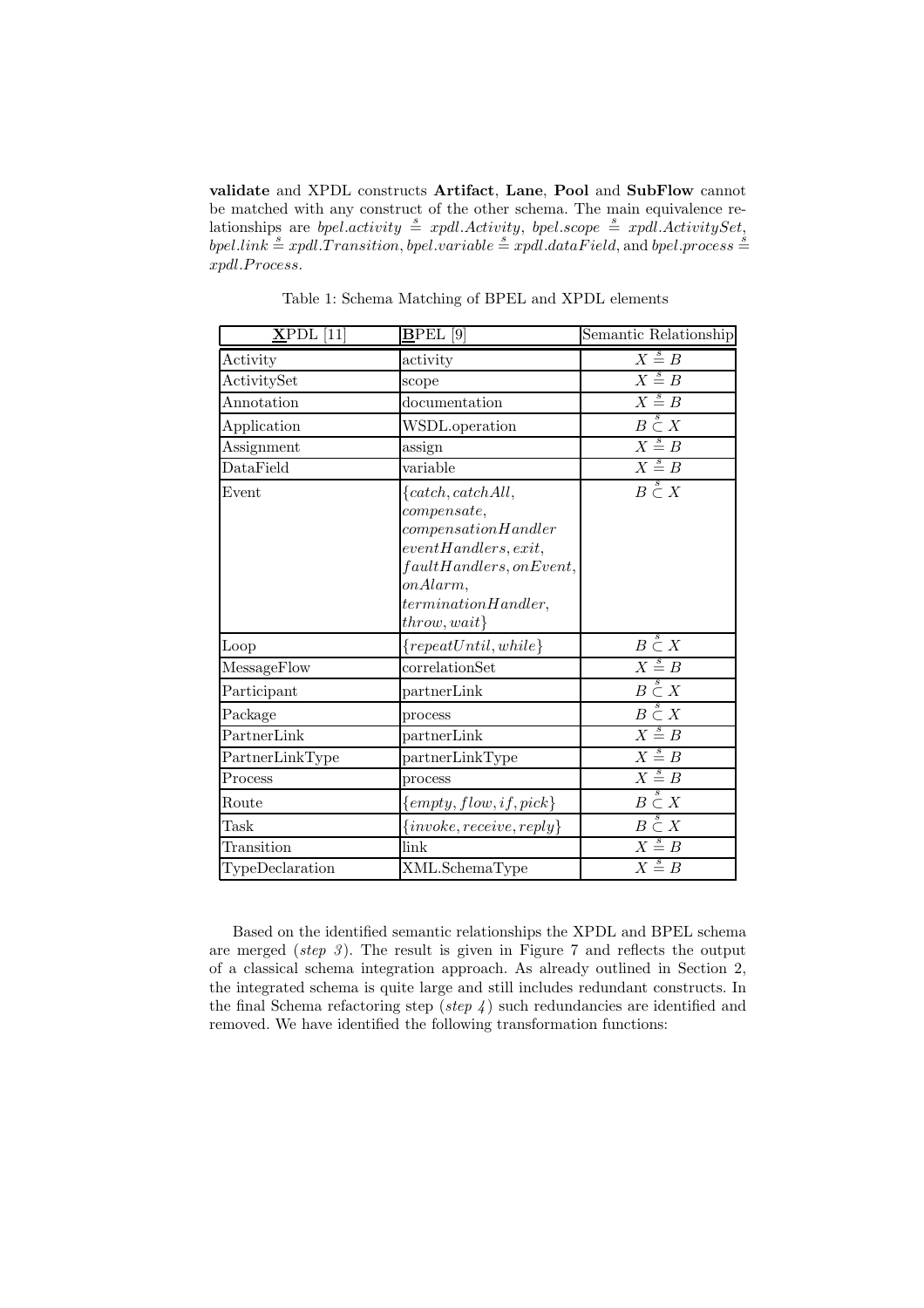

Figure 7. Merged Schemas of BPEL and XPDL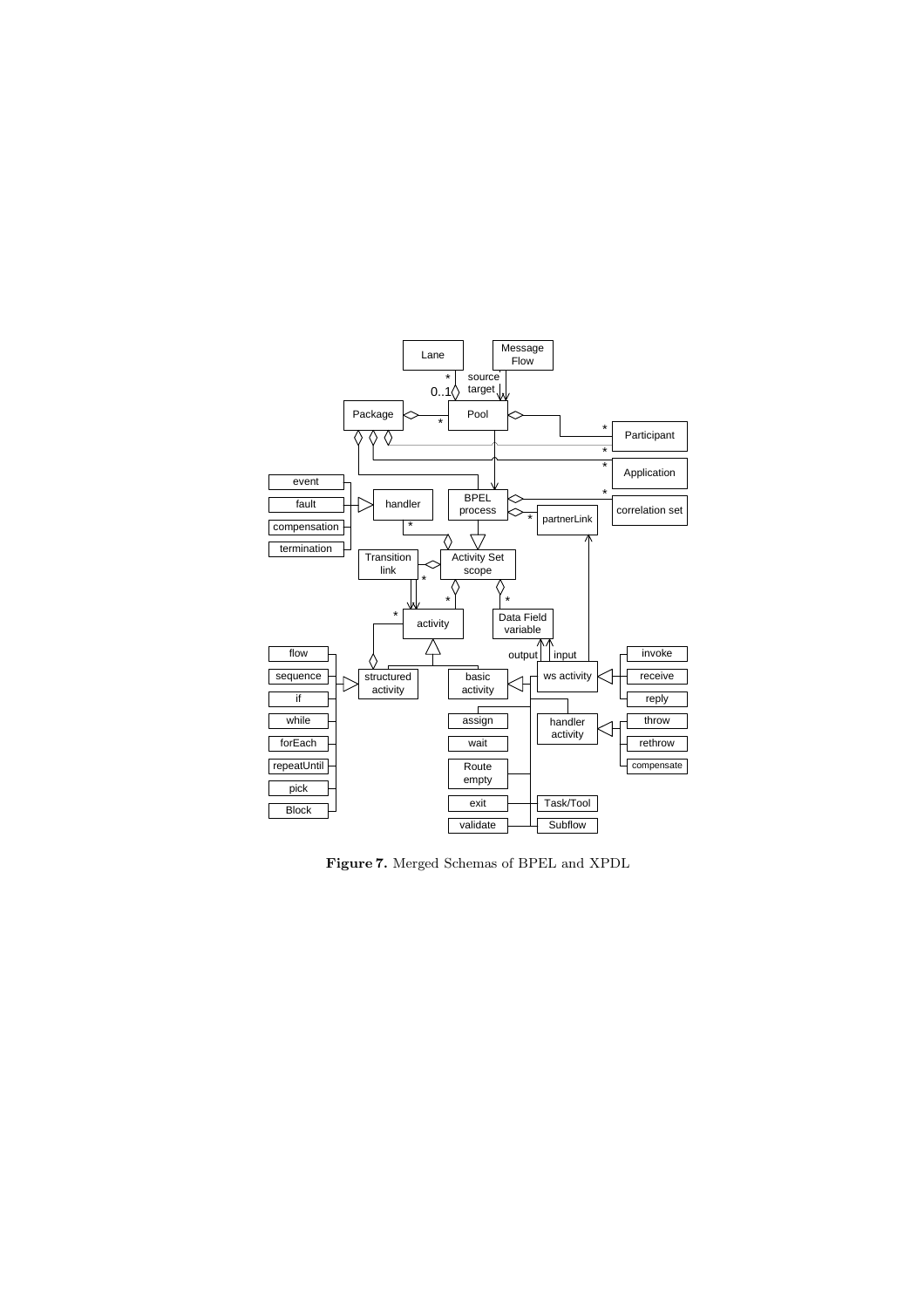- All structured activities can be expressed by control flow arcs (Transition/link). That implies that  $t({link, route}) = structured \, activity.$  Accordingly, structured activities can be excluded from the integrated schema.
- Activity Sets/scopes are special kinds of embedded processes. Their behavior can be modelled by independent sub-processes. That implies  $t(process)$ scope. Thus, scopes can be dropped from the integrated schema.

These two Schema Refactoring operations yield a much simpler schema with less schema constructs. Control flow is represented in a graph-oriented way using Transitions/links. Furthermore, handlers can only be defined for processes while in the input BPEL schema, they could be defined for the process, the scope, and also for invoke activities.



Figure 8. Refactored integrated Schema of BPEL and XPDL

## 6 Related Work

Numerous approaches dealing with the integration of heterogenous schemas have been published so far. Different data models for schema integration have been proposed, e.g. GIM [25] or HDM [20]. We refer to [27] for a detailed overview of different strategies in the context of (semi-)automatic schema matching. A good overview of research on schema integration in general can be found in [25].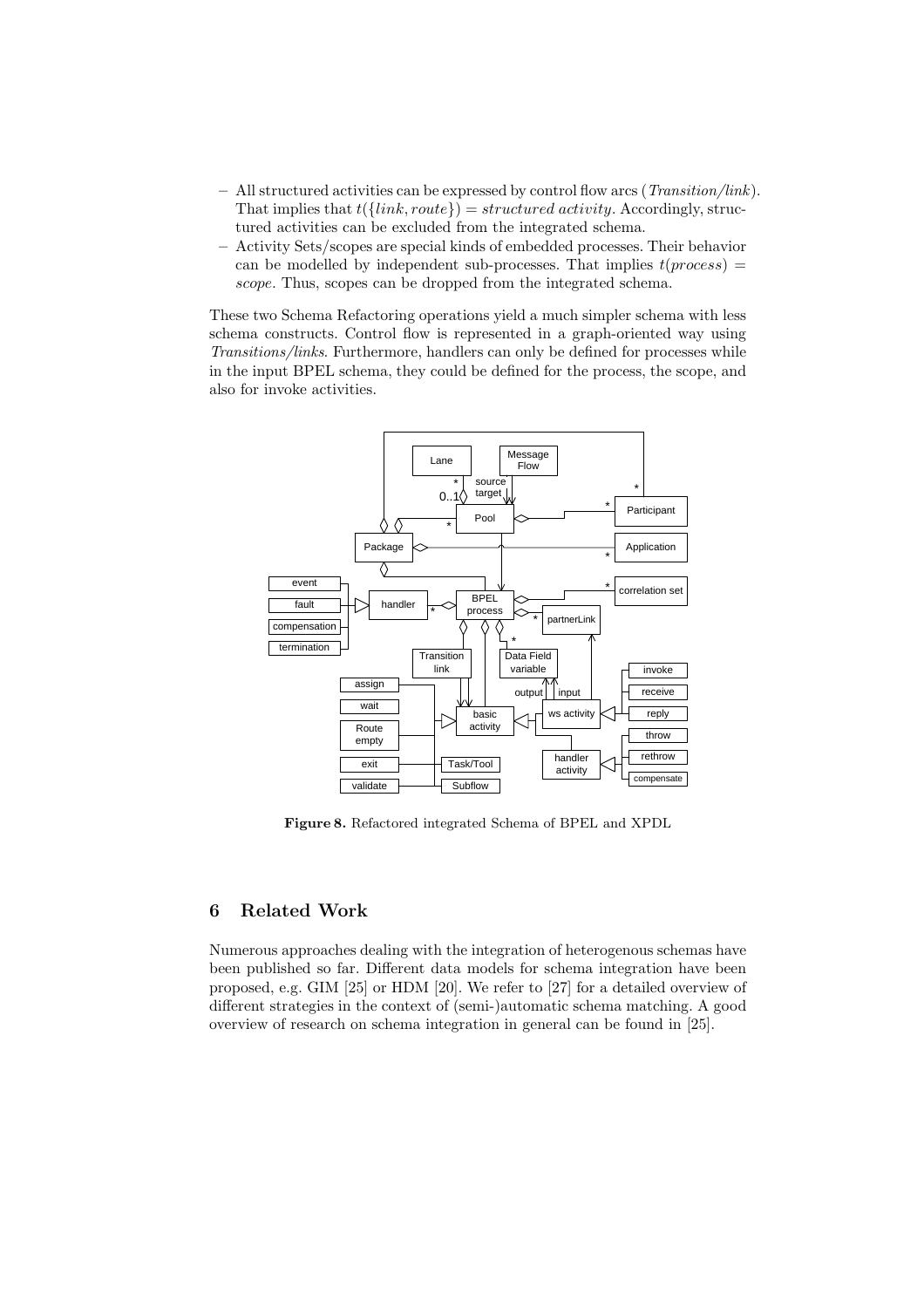The integration of behavioral aspects has received less attention in comparison to integration of static data models. Preuner et al. [28] presents an integration strategy for business process models given as a Petri net derivative called object/behavior diagrams (OBD). Yet, heterogeneity of business process modelling schemas is not discussed in this context. Integration is often related to some notion of inheritance. In [29] four types of inheritance relationships are defined for Petri nets. This work is motivated by model checking as it does not discuss integration aspects. In contrast to that Simon [30] presents an integration methodology for Module nets, a specific Petri net variant. Again, this work addresses the integration of models, but not the integration of metamodels or schemas for BPM. In so far, our paper complements this stream of work.

In the context of heterogeneous BPM schemas, a lot of research is dedicated not to integration directly, but to semi-formal comparisons. Examples include comparisons of XPDL, BPEL, and BPML in [31] and of several BPM languages in [2]. Another approach is taken by [3] who identify workflow patterns for control flow semantics. These patterns have been applied as a framework for comparing various BPM languages. Furthermore, that research inspired the specification of a new workflow language called YAWL that is able to capture all pattern (excluding implicit termination). Beyond that, there has been some work on transformations. An overview of transformations between BPEL and graph-oriented BPM languages can be found in [32].

Yet, there is doubt whether schema integration is suitable as a methodology for standardization of schemas. In [33] schema integration as a bottom-up methodology is contrasted with top-down domain modelling. Schema integration is said to produce schemas that are too much influenced by the local schemas and therefore rather difficult to understand, while domain modelling yields much clearer schemas. We explicitly pick up this criticism by introducing the fourth step of Schema Refactoring in our integration process. It combines the advantages of both schema integration and domain modelling.

## 7 Conclusion and Future Work

In this paper we have presented a BPM schema integration process that is able to cope with heterogeneous control flow representation of BPM schemas. The process extends the work on conceptual model transformations as presented in [20]. We introduce a novel step for Schema Refactoring that is guided by transformation functions between redundant schema constructs. The steps include (1) Schema Preparation, i.e. transformation the two input schemas to a common data model, e.g. UML, (2) Schema Matching, i.e. the identification of semantic relationships including equivalence, subsumption, intersection and disjointness between elements of the two schemas, (3) Schema Merging, i.e. the derivation of an integrated schema based on the semantic relationships, and (4) Schema Refactoring, i.e. the identification of transformation functions between schema constructs and the removal of these unnecessary constructs.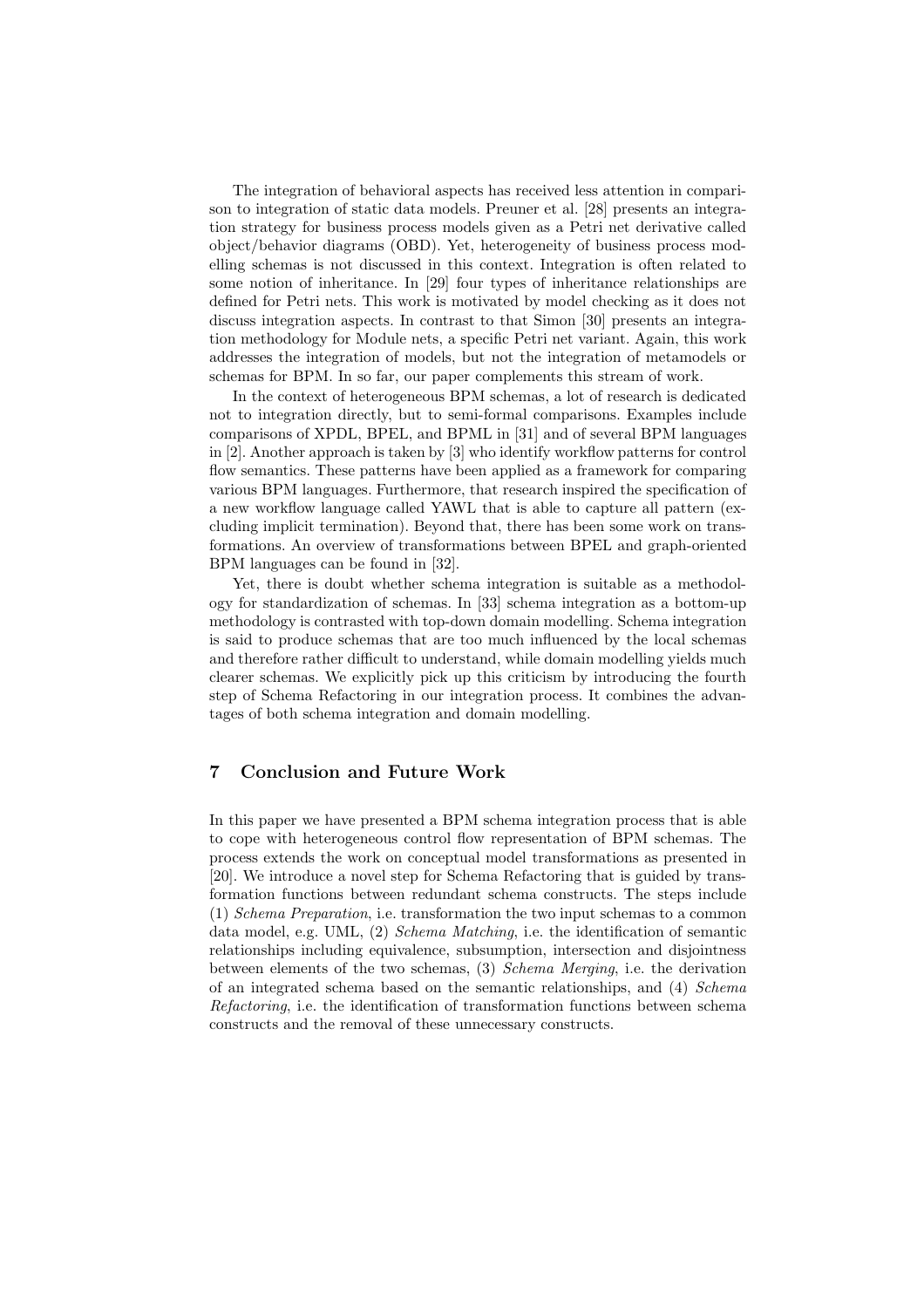We have demonstrated the applicability of the process by integrating XPDL 2.0 and BPEL 2.0, two major competing BPEL schemas proposed by the Workflow Management Coalition and OASIS. The Refactoring step leads to a much simpler schema with less constructs that classical schema integration would yield. Still, no semantics are lost. Right now we are looking into other BPM standard candidates and try to incorporate them into the integrated model given in Section 5 in order to define a generic upper-bound BPM schema. The final goal of our work is to implement a workflow engine that can execute this generic language and that offers transformations to different standards.

## References

- 1. Delphi Group: BPM 2003 Market Milestone Report. White Paper (2003)
- 2. Mendling, J., Nüttgens, M., Neumann, G.: A Comparison of XML Interchange Formats for Business Process Modelling. In Feltz, F., Oberweis, A., Otjacques, B., eds.: Proceedings of EMISA 2004 - Information Systems in E-Business and E-Government. Volume 56 of Lecture Notes in Informatics. (2004)
- 3. van der Aalst, W.M.P., ter Hofstede, A.H.M., Kiepuszewski, B., Barros, A.P.: Workflow Patterns. Distributed and Parallel Databases 14 (2003) 5–51
- 4. Hollingsworth, D.: The Workflow Reference Model: 10 Years On. In: The Workflow Handbook 2004. Workflow Management Coalition (2004) 295–312
- 5. Mendling, J., zur Muehlen, M., Price, A.: Standards for Workflow Definition and Execution. In: Process Aware Information Systems: Bridging People and Software Through Process Technology. Wiley Publishing (2005)
- 6. Andrews, T., Curbera, F., Dholakia, H., Goland, Y., Klein, J., Leymann, F., Liu, K., Roller, D., Smith, D., Thatte, S., Trickovic, I., Weerawarana, S.: Business Process Execution Language for Web Services, Version 1.1. Specification, BEA Systems, IBM Corp., Microsoft Corp., SAP AG, Siebel Systems (2003)
- 7. Thatte, S.: XLANG: Web Services for Business Process Design. Spec., Microsoft (2001)
- 8. Leymann, F.: Web Services Flow Language (WSFL). Spec., IBM Corp. (2001)
- 9. Arkin, A., Askary, S., Bloch, B., Curbera, F., Goland, Y., Kartha, N., Liu, C.K., Thatte, S., Yendluri, P., Yiu, A.: Web services business process execution language version 2.0. wsbpel-specification-draft-01, OASIS (2005)
- 10. Arkin, A.: Business Process Modeling Language (BPML). Spec., BPMI (2002)
- 11. Workflow Management Coalition: Workflow Process Definition Interface XML Process Definition Language. Document Number WFMC-TC-1025, October 3, 2005, Version 2.00, Workflow Management Coalition (2005)
- 12. White, S.A.: Business Process Modeling Notation. Specification, BPMI.org (2004)
- 13. Koethe, M.R.: Business Process Definition Metamodel. Request for Proposals (bei/2003-01-06), Object Management Group (2003)
- 14. zur Muehlen, M., Nickerson, J.V., Swenson, K.D.: Developing Web Services Choreography Standards - The Case of REST vs. SOAP. Decision Support Systems (2005)
- 15. van der Aalst, W.M.P.: Patterns and XPDL: A Critical Evaluation of the XML Process Definition Language. QUT Technical report FIT-TR-2003-06, Queensland University of Technology, Brisbane (2003)
- 16. van der Aalst, W.M.P.: Don't go with the flow: Web services composition standards exposed. IEEE Intelligent Systems 18 (2003) 72–76